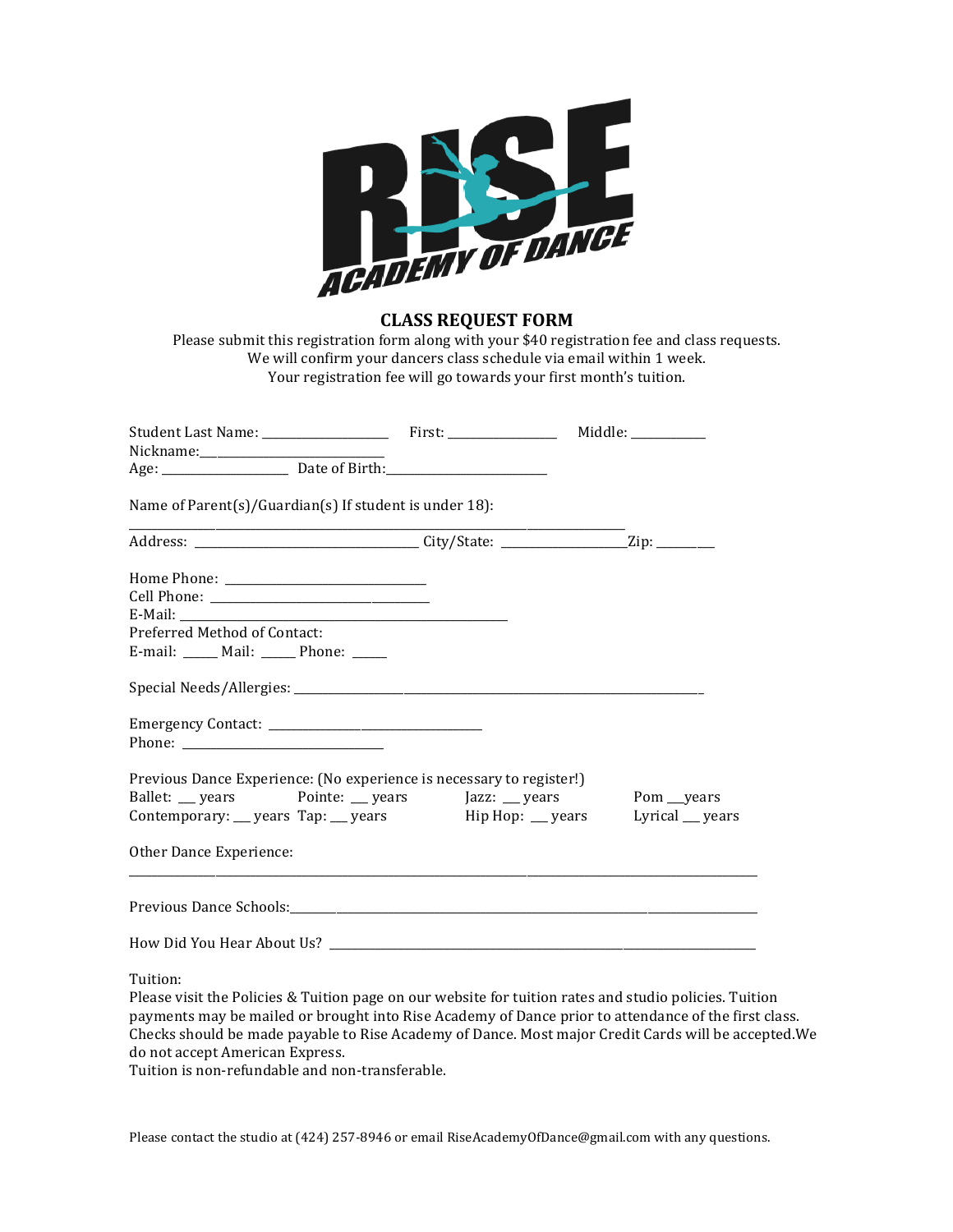Studio Classes: (Please see Class Schedule)

\*All classes are subject to change and must have a minimum of 4 students enrolled. **Enter Class Requests:**

| <b>CLASS NAME:</b> | <b>CLASS NAME:</b> |
|--------------------|--------------------|
| <b>CLASS DAY:</b>  | <b>CLASS DAY:</b>  |
| <b>CLASS TIME:</b> | <b>CLASS TIME:</b> |
| <b>CLASS NAME:</b> | <b>CLASS NAME:</b> |
| <b>CLASS DAY:</b>  | <b>CLASS DAY:</b>  |
| <b>CLASS TIME:</b> | <b>CLASS TIME:</b> |
| <b>CLASS NAME:</b> | <b>CLASS NAME:</b> |
| <b>CLASS DAY:</b>  | <b>CLASS DAY:</b>  |
| <b>CLASS TIME:</b> | <b>CLASS TIME:</b> |
| <b>CLASS NAME:</b> | <b>CLASS NAME:</b> |
| <b>CLASS DAY:</b>  | <b>CLASS DAY:</b>  |
| <b>CLASS TIME:</b> | <b>CLASS TIME:</b> |
| <b>CLASS NAME:</b> | <b>CLASS NAME:</b> |
| <b>CLASS DAY:</b>  | <b>CLASS DAY:</b>  |
| <b>CLASS TIME:</b> | <b>CLASS TIME:</b> |
| <b>CLASS NAME:</b> | <b>CLASS NAME:</b> |
| <b>CLASS DAY:</b>  | <b>CLASS DAY:</b>  |
| <b>CLASS TIME:</b> | <b>CLASS TIME:</b> |
| <b>CLASS NAME:</b> | <b>CLASS NAME:</b> |
| <b>CLASS DAY:</b>  | <b>CLASS DAY:</b>  |
| <b>CLASS TIME:</b> | <b>CLASS TIME:</b> |
| <b>CLASS NAME:</b> | <b>CLASS NAME:</b> |
| <b>CLASS DAY:</b>  | <b>CLASS DAY:</b>  |
| <b>CLASS TIME:</b> | <b>CLASS TIME:</b> |

Please contact the studio at (424)257-8946 or email RiseAcademyOfDance@gmail.com with any questions.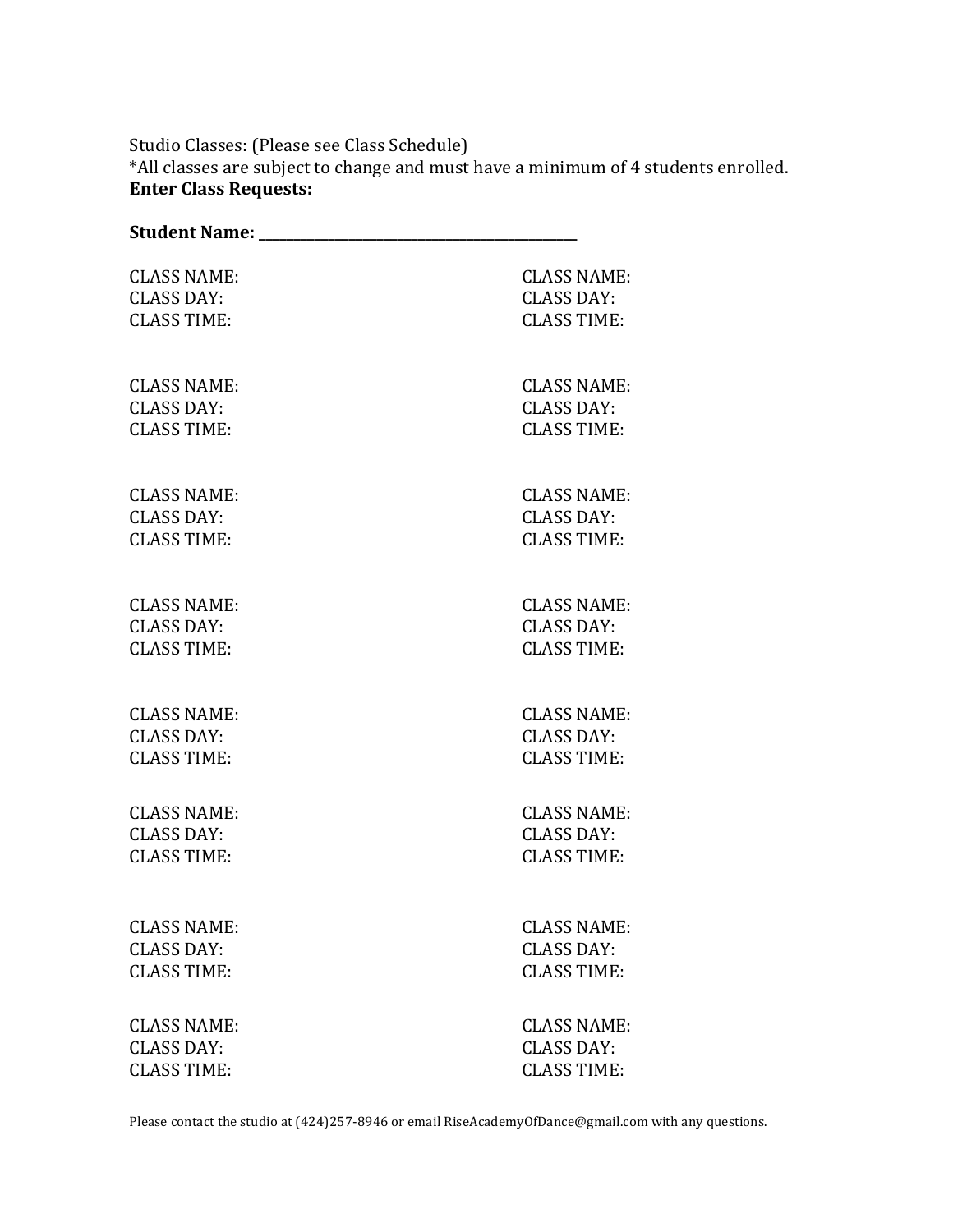

I am aware and fully understand that there are risks and dangers associated with participation in dance classes and different dance movements of the varied dance disciplines. These movements and activities could result in bodily injury, partial or total disability or death. The social and economic losses or damages which could result from these risks and dangers could be severe. I acknowledge that it is standard teaching protocol that students may be physically touched by a Rise Academy of Dance, ("RAD") Instructor during such student's instruction and I will not hold RAD liable for such physical touching. I understand that these risks and dangers may be caused by the negligence of the participant or the negligence of others. There may be risks not known to us or not foreseeable at this time.

I accept and assume all such risks and responsibilities of the losses and/or damages following such injury and/or disability however caused or alleged to be caused in whole or in part by the negligence of RAD, its Instructors, independent contractors, hosts, other participants/students, sponsors, advertisers, owners, officers and lessees of the premises used to conduct the event or activity and each of them, their officers, directors, agents and employees. I agree that this consent and assumption of risk statement covers each and every event or activity sponsored by RAD.

Consent for Emergency Treatment: In cases of emergency, RAD is authorized to arrange for medical services for the student and I consent to appropriate medical and surgical service recommended by licensed medical professionals. I accept full responsibility for all costs of said medical care and any emergency treatments. RAD will not be responsible for the cost of any medical care or emergency treatments. I hereby waive all claims whatsoever in connection with such medical treatments. I agree that RAD will not be held liable for and agree to hold RAD harmless from any and all liabilities, losses, damages or expenses related to the student's participation in any activities at RAD.

PLEASE INITIAL HERE ( )

**PART 2 – RELEASE & AUTHORIZATION FOR USE OF PHOTOGRAPHS & VIDEO** You hereby agree that you or your Children may be photographed or filmed by or on behalf of RAD during the course of your participation in RAD Programs (any such material is referred to as your "Images"). You further agree that RAD shall have an irrevocable, perpetual, world-wide, royaltyfree and fully assignable right and license to display, transmit, exhibit, distribute, publish, or otherwise use in any manner whatsoever, in whole or in part, any of your Images for RAD's marketing purposes, including, without limitation, in connection with any communication, advertisement, or promotion in any media whether now known or hereafter devised, including, without limitation on RAD's website, print ads and social media accounts. You acknowledge and agree that you will have no right to payment or other consideration in connection with RAD's use of any of your Images and that RAD has no obligation to produce or use any such Images. Once your Images have been published or otherwise publicly distributed, RAD will have no ability to take them down or prevent further distribution by others

PLEASE INITIAL HERE  $($